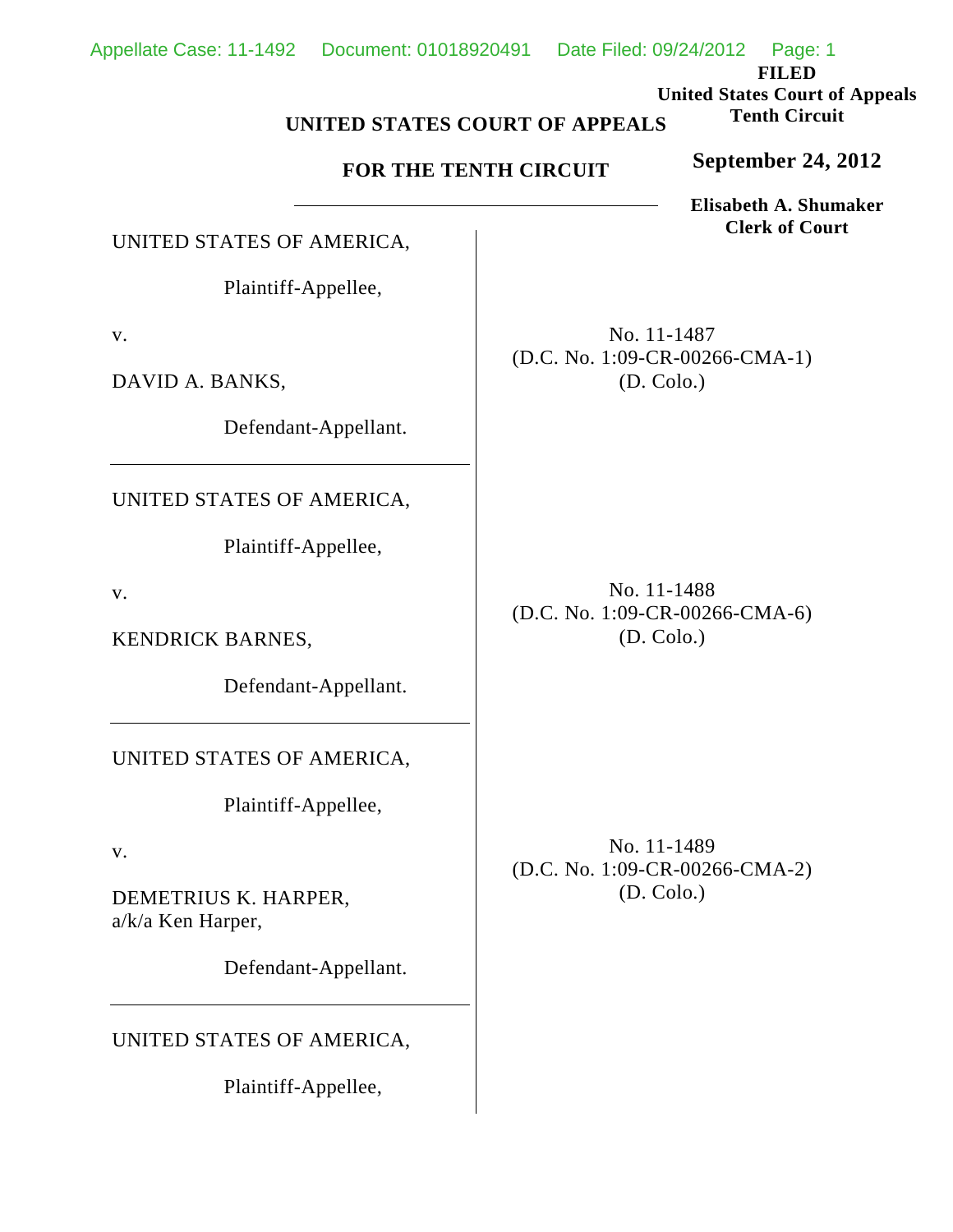v.

CLINTON A. STEWART, a/k/a C. Alfred Stewart,

Defendant-Appellant.

UNITED STATES OF AMERICA,

Plaintiff-Appellee,

v.

GARY L. WALKER,

Defendant-Appellant.

UNITED STATES OF AMERICA,

Plaintiff-Appellee,

v.

DAVID A. ZIRPOLO,

Defendant-Appellant.

No. 11-1490 (D.C. No. 1:09-CR-00266-CMA-4) (D. Colo.)

No. 11-1491 (D.C. No. 1:09-CR-00266-CMA-3) (D. Colo.)

No. 11-1492 (D.C. No. 1:09-CR-00266-CMA-5) (D. Colo.)

## **ORDER**

Before **BRISCOE**, Chief Judge, and **KELLY**, Circuit Judge.

After a jury trial, defendants were convicted of one or more counts of mail fraud, wire fraud, and/or conspiracy to commit mail and wire fraud and sentenced to terms of imprisonment ranging from 87 to 135 months. The total loss resulting from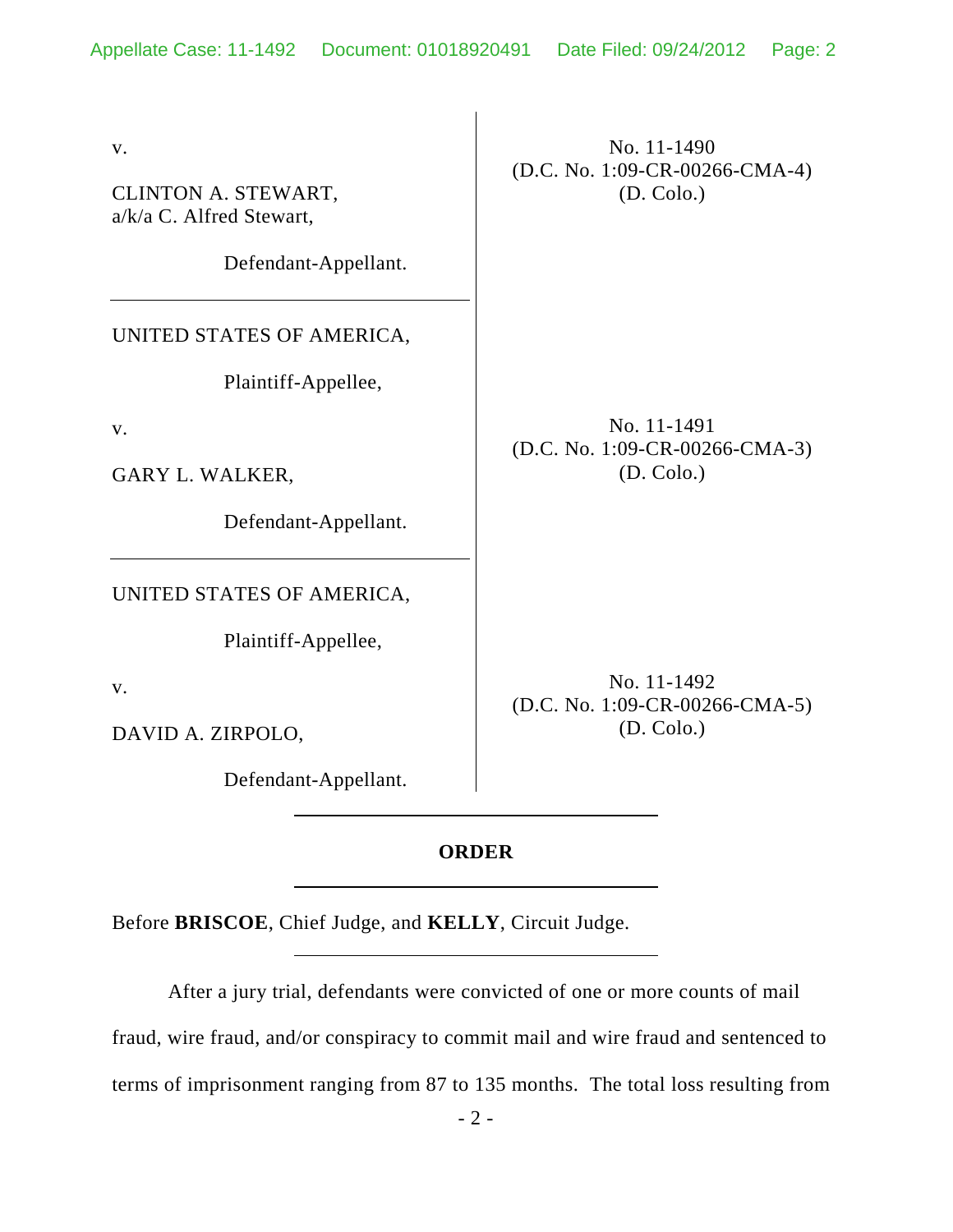the fraud scheme exceeded \$5 million. The district court denied defendants' motions for release pending appeal. In this court, defendants Harper, Barnes, Stewart, Walker, and Zirpolo (the Harper defendants) have filed a joint motion for release pending appeal, and defendant Banks has filed a separate such motion.

A motion for release pending appeal is governed by 18 U.S.C. § 3143(b)(1), which has a presumption that "a person who has been found guilty of an offense and sentenced to a term of imprisonment, and who has filed an appeal . . . be detained." A defendant may overcome this presumption if he meets his burden of satisfying the limited statutory conditions identified in § 3143(b)(1). *See United States v. Meyers*, 95 F.3d 1475, 1489 (10th Cir. 1996). First, the court must find "by clear and convincing evidence that the person is not likely to flee or pose a danger to the safety of any other person or the community if released." 18 U.S.C. § 3143(b)(1)(A). Second, the court must find

that the appeal is not for the purpose of delay and raises a substantial question of law or fact likely to result in—

(i) reversal,

(ii) an order for a new trial,

(iii) a sentence that does not include a term of imprisonment, or (iv) a reduced sentence to a term of imprisonment less than the total of the time already served plus the expected duration of the appeal process.

## *Id.* § 3143(b)(1)(B).

In denying defendants' motions for release pending appeal, the district court found that they had not established by clear and convincing evidence that they were not a flight risk under § 3143(b)(1)(A). The court rejected defendants' argument that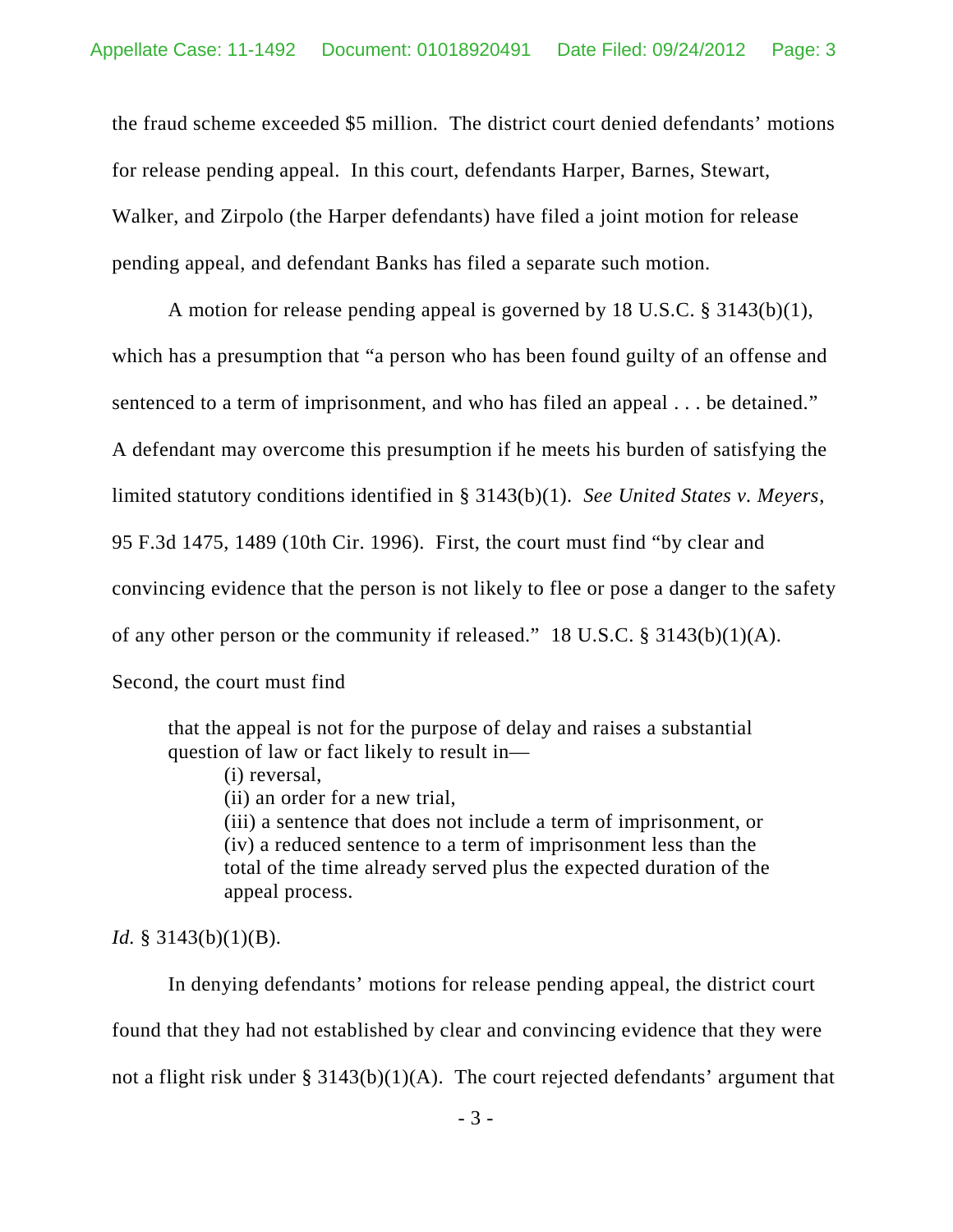they were not now a flight risk because, despite anticipating lengthy sentences, they had complied with all of their bond conditions while on release before sentencing. The court reasoned that defendants now presented a heightened risk of flight because of the substantial terms of imprisonment they received and because there remained substantial sums of money unaccounted for (according to the court, "several million dollars," Joint App'x, Vol. II at 436). At defendant Banks's sentencing hearing, the court noted it was also influenced by the sophisticated nature of the fraud scheme. In support of its findings regarding defendants' flight risk, the court relied on *United States v. Bailey*, 759 F. Supp. 685, 687 (D. Colo. 1991), for the proposition that "the imposition of a sentence heightens the risk of flight and . . . presentence compliance with bond conditions does not, by itself, meet a defendant's burden under § 3143(b)(1)." Joint App'x, Vol. II at 274. The district court also relied on *United States v. Madoff*, 316 F. App'x 58, 59-60 (2d Cir. 2009), for the proposition that a "defendant's exposure to [a] lengthy imprisonment term and access to assets not accounted for create[s] a risk of flight." Joint App'x, Vol. II at 274. The court further found that defendants would be unable to raise a substantial question of law or fact on appeal likely to lead to any of the results listed in  $\S$  3143(b)(1)(B) because the court had denied post-judgment relief on the issues defendants indicated they planned to raise on appeal.

In their motions and supporting briefs, the Harper defendants argue that they are not flight risks now because they did not flee before. They point out that they

- 4 -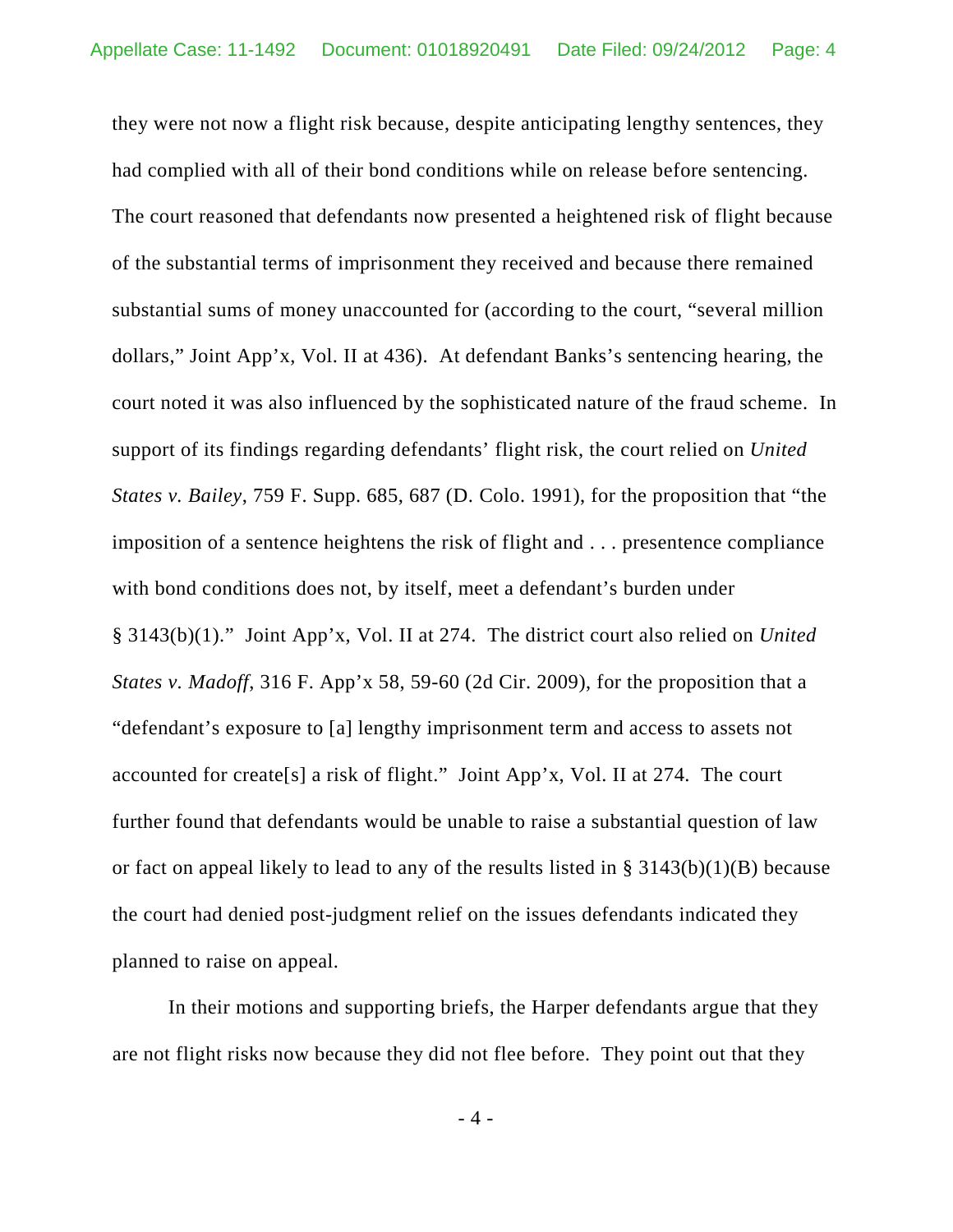first learned the government was investigating them in 2004 yet made their initial appearances in these cases voluntarily in 2009. From that time until the guilty verdict in October 2011, they remained free on personal recognizance bonds, and between conviction and sentencing, they were released on bond and complied with all terms and conditions of their release. They appeared at each other's sentencing hearings yet none fled despite witnessing their co-defendants receive the substantial sentences recommended by the government in its presentence reports. They posit that their compliance with their conditions of release should weigh heavily in their favor under  $\S 3143(b)(1)(A)$ . Regarding the money not accounted for, they argue (without any record citation) that the government's claim that it cannot account for all of the money at issue is "contrary to its forensic accountant's position." Joint Reply at 3. They also point to "Harper's explanation at his sentencing hearing of the reason such is not possible (Joint Appendix, Vol. II, p. 473-74)." Joint Reply at 3. $^1$  $^1$ 

Joint App'x, Vol. II at 472-73.

<span id="page-4-0"></span><sup>&</sup>lt;sup>1</sup> The explanation to which the Harper defendants apparently point reads as follows:

One of the things, as well, [government counsel] says, is he doesn't know where the money is. What you are failing to see, again, is the mark-up is included in that 5 million. So there might be 30 to 40 percent as a typical standard in a staffing and payrolling system to do a mark-up. So that \$5 million, everyone saying we don't know where it went. A lot of that was profit that they are not accounting for. So, in essence, you take that out, then you start getting to real numbers.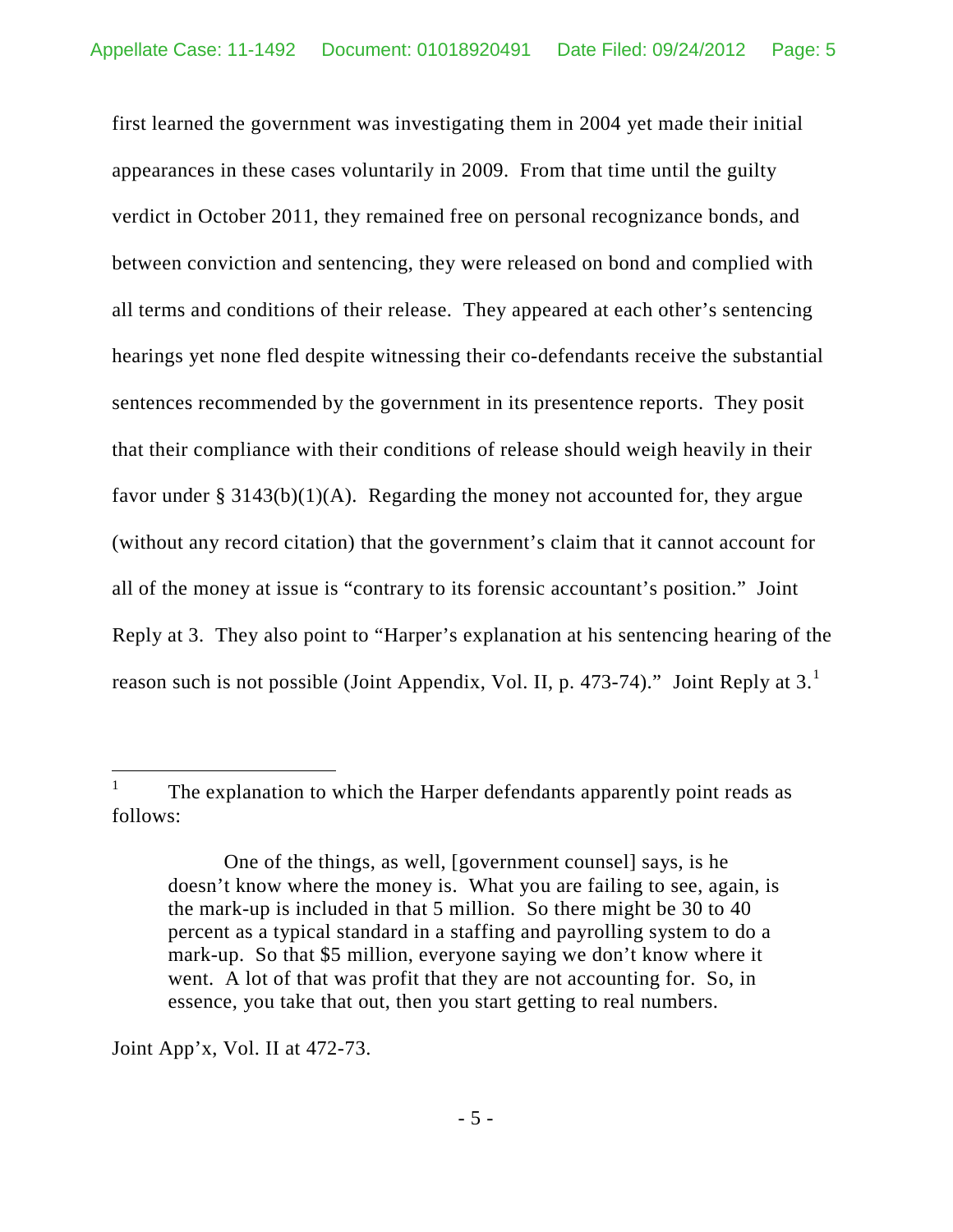In addition, they attempt to distinguish the two cases the district court relied on, *Bailey* and *Madoff*, which we will discuss below.

Defendant Banks filed a separate motion for release but also joined in the Harper defendants' motion. His arguments regarding his flight risk are substantially similar to those raised in the Harper defendants' motion, but he adds that his bond was paid for by family and church members, he is at low risk to be a recidivist, he was convicted of non-violent crimes, and he has no prior criminal history except for traffic offenses. He also states that "[b]ased on actual time he will serve," his 135-month sentence is "not . . . substantial." Banks's Reply at 2.

We review de novo "mixed questions of law and fact concerning the detention or release decision, but we accept the district court's findings of historical fact which support that decision unless they are clearly erroneous." *United States v. Cisneros*, 328 F.3d 610, 613 (10th Cir. 2003). It is the defendant's burden to prove that he is not a flight risk, not the government's burden to prove that he is. *See United States v. Affleck*, 765 F.2d 944, 953 (10th Cir. 1985) (holding "that in order to grant bail pending appeal, a court must find that *the defendant has met his burden* of proving by clear and convincing evidence that he is not likely to flee or pose a danger to the safety of any other person or to the community" (emphasis added)).

Defendants have a high burden to overcome the presumption of detention in § 3143(b)(1). They have not met that burden. The fact that they remained free until sentencing and complied with their conditions of release is some evidence that they

- 6 -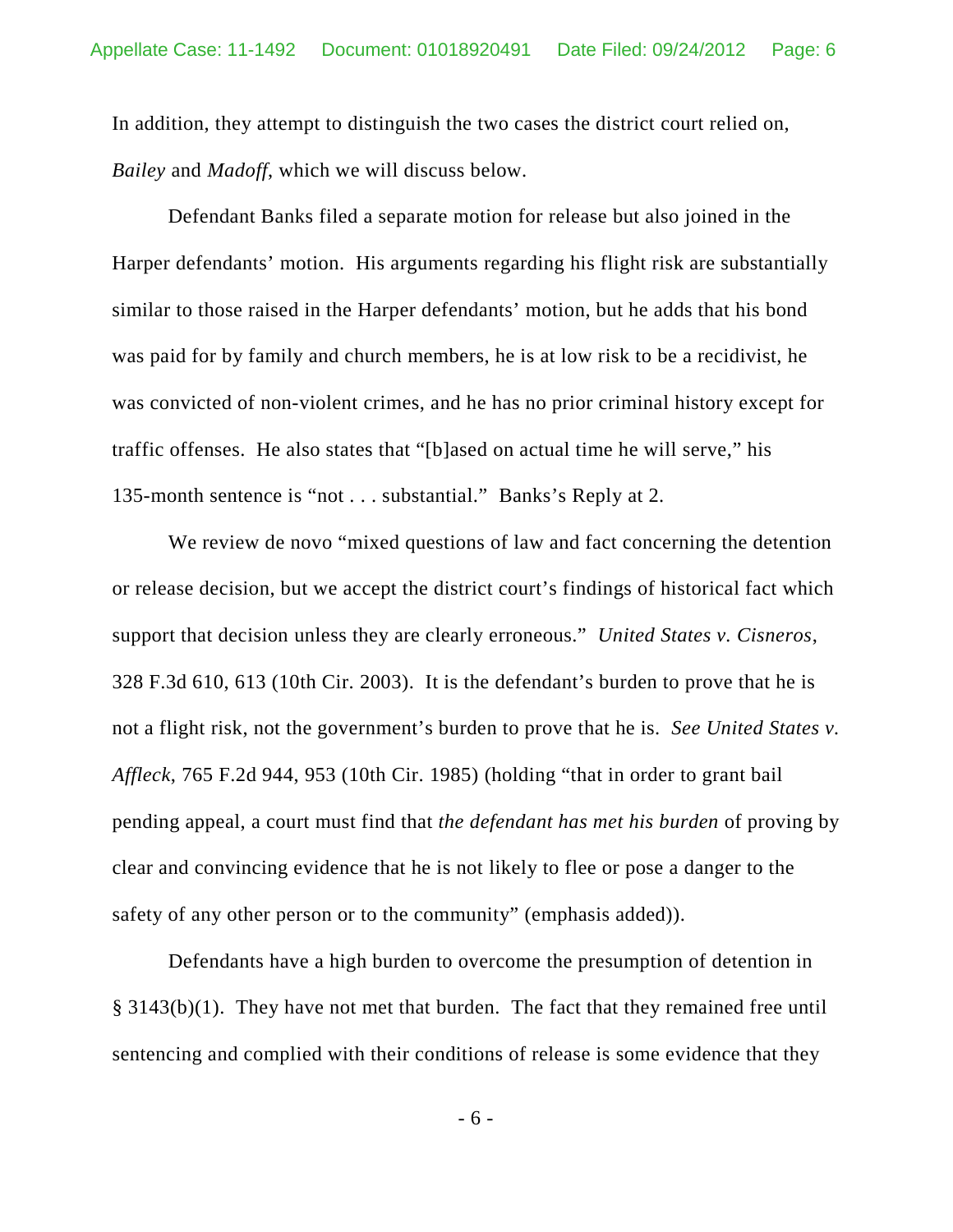do not present a post-sentence flight risk, but it is not clear and convincing evidence because their incentive has changed—they have now received substantial sentences of imprisonment. Further, they have not seriously contested the district court's finding that there remains a substantial sum of money unaccounted for.

Defendants' attempts to distinguish *Bailey* and *Madoff* are unavailing. Regarding *Bailey*, 759 F. Supp. 685, they argue that not every defendant who demonstrates exemplary compliance with pre-sentence release becomes a flight risk simply by virtue of receiving a lengthy sentence. However, they have offered nothing to show that this concept should be applied to them; they simply rest on the laurels of their pre-sentence compliance. As we said, that is insufficient, particularly when coupled with the prospect that they have sufficient assets to finance flight. Regarding *Madoff*, 316 F. App'x 58, defendants point out that Mr. Madoff received a much lengthier sentence (1,800 months' imprisonment) and had much greater financial means to flee because he was ordered to pay restitution of over \$170 billion. Nonetheless, it remains that defendants received substantial terms of imprisonment, and they have not shown clear error in the district court's finding that a substantial sum of money has not been accounted for.

To conclude, the district court found that defendants had not demonstrated by clear and convincing evidence that they were not flight risks, and defendants have not shown that this finding was clearly erroneous. Because defendants must satisfy both factors in § 3143(b)(1), their failure to meet their burden of proof on the first factor is

- 7 -